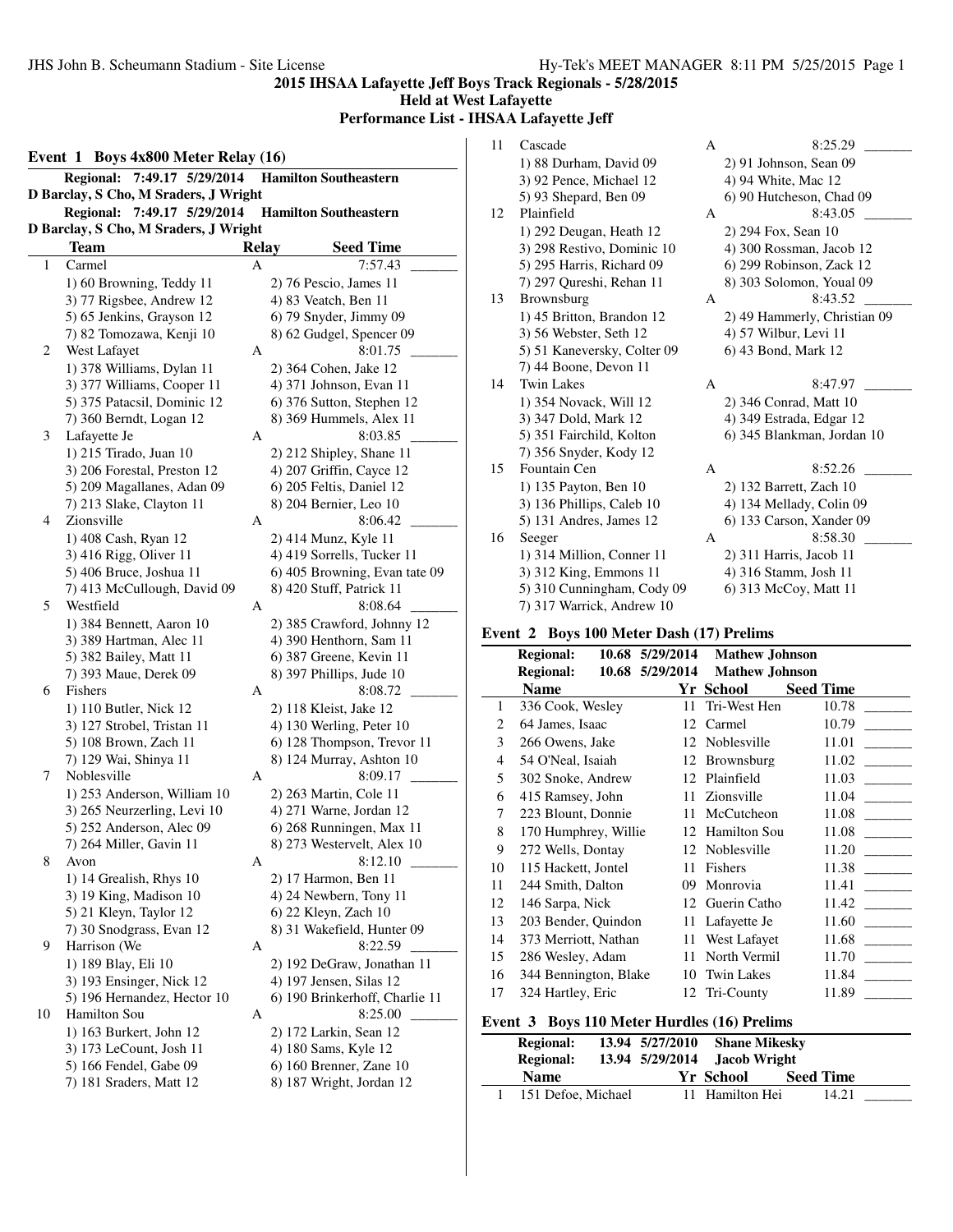**Held at West Lafayette**

 $\overline{\phantom{a}}$ 

**Performance List - IHSAA Lafayette Jeff**

## **Event 3 ...(Boys 110 Meter Hurdles (16) Prelims)**

| <b>Name</b>            |    |                     | <b>Seed Time</b>                                                         |
|------------------------|----|---------------------|--------------------------------------------------------------------------|
| 80 Stoebick, Ryan      | 12 | Carmel              | 14.68                                                                    |
| 386 Fletcher, Martell  | 11 | Westfield           | 14.80                                                                    |
| 246 Stienke, Matt      | 12 |                     | 15.02                                                                    |
| 15 Griffin, Marcus     |    |                     | 15.04                                                                    |
| 137 Brandenburg, James |    |                     | 15.07                                                                    |
| 162 Brown, Aaron       | 12 | <b>Hamilton Sou</b> | 15.13                                                                    |
| 161 Bright, Geoff      | 11 | Hamilton Sou        | 15.21                                                                    |
| 74 Pearson, Collin     | 12 |                     | 15.27                                                                    |
| 256 Garner, Jalen      | 11 | Noblesville         | 15.28                                                                    |
| 32 Weber, Harrison     | 11 | Avon                | 15.31                                                                    |
| 358 Afolabi, Daniel    | 11 | West Lafayet        | 15.37                                                                    |
| 332 Taylor, Trystn     | 12 |                     | 15.45                                                                    |
| 368 Folkers, Jack      | 11 | West Lafayet        | 15.64                                                                    |
| 4 Eads, Hunter         | 11 | Attica              | 17.83                                                                    |
| 328 Michal, Mitch      | 11 | Tri-County          | 17.91                                                                    |
|                        |    |                     | Yr School<br>Monrovia<br>12 Avon<br>12 Frankfort<br>Carmel<br>Tri-County |

# **Event 4 Boys 200 Meter Dash (17) Prelims**

|    | <b>Regional:</b>      | 21.45 5/23/2013 | <b>Lucas Wallace</b> |                  |
|----|-----------------------|-----------------|----------------------|------------------|
|    | <b>Name</b>           |                 | Yr School            | <b>Seed Time</b> |
| 1  | 336 Cook, Wesley      | 11              | Tri-West Hen         | 22.44            |
| 2  | 52 Kirtz, Tyler       | 11              | <b>Brownsburg</b>    | 22.69            |
| 3  | 266 Owens, Jake       | 12              | Noblesville          | 22.73            |
| 4  | 302 Snoke, Andrew     |                 | 12 Plainfield        | 22.76            |
| 5  | 54 O'Neal, Isaiah     |                 | 12 Brownsburg        | 22.77            |
| 6  | 403 Allen, Taylor     |                 | 11 Zionsville        | 22.84            |
| 7  | 219 Wright, Chase     |                 | 12 Lebanon           | 23.03            |
| 8  | 59 Brown-Baez, Alex   | 09              | Carmel               | 23.17            |
| 9  | 28 Schaecher, Nate    | 11              | Avon                 | 23.21            |
| 10 | 146 Sarpa, Nick       | 12              | Guerin Catho         | 23.29            |
| 11 | 329 Musser, Kaden     |                 | 12 Tri-County        | 23.40            |
| 12 | 223 Blount, Donnie    | 11              | McCutcheon           | 23.40            |
| 13 | 203 Bender, Quindon   | 11              | Lafayette Je         | 23.51            |
| 14 | 392 Manley, Evan      | 10              | Westfield            | 23.55            |
| 15 | 344 Bennington, Blake | 10              | <b>Twin Lakes</b>    | 23.86            |
| 16 | 355 Roberts, Derek    | 11              | <b>Twin Lakes</b>    | 24.01            |
| 17 | 95 Dietze, Arno       | 12.             | Clinton Cent         | 24.22            |

# **Event 5 Boys 1600 Meter Run (16)**

|    | 4:15.14 5/22/2008<br><b>Regional:</b> |    | <b>Drew Shields</b> |                  |
|----|---------------------------------------|----|---------------------|------------------|
|    | <b>Name</b>                           |    | Yr School           | <b>Seed Time</b> |
| 1  | 128 Thompson, Trevor                  | 11 | Fishers             | 4:21.04          |
| 2  | 60 Browning, Teddy                    | 11 | Carmel              | 4:28.23          |
| 3  | 55 Sathyamurthy, Hari                 | 11 | Brownsburg          | 4:28.44          |
| 4  | 30 Snodgrass, Evan                    | 12 | Avon                | 4:28.61          |
| 5  | 384 Bennett, Aaron                    | 10 | Westfield           | 4:28.98          |
| 6  | 320 Long, Brooks                      | 10 | Southmont           | 4:29.64          |
| 7  | 181 Sraders, Matt                     | 12 | Hamilton Sou        | 4:29.99          |
| 8  | 371 Johnson, Evan                     | 11 | West Lafayet        | 4:32.60          |
| 9  | 190 Brinkerhoff, Charlie              | 11 | Harrison (We        | 4:32.99          |
| 10 | 38 Medrano, Theodorakis               |    | 12 Benton Centr     | 4:33.88          |
| 11 | 205 Feltis, Daniel                    |    | 12 Lafayette Je     | 4:34.35          |
| 12 | 68 Leinheiser, Zac                    | 11 | Carmel              | 4:34.60          |
| 13 | 12 Everling, Matt                     | 11 | Avon                | 4:35.47          |
| 14 | 360 Berndt, Logan                     | 12 | West Lafavet        | 4:35.78          |

| 15 | 135 Payton, Ben                                      |       | 10 Fountain Cen                                     | 4:43.31                           |
|----|------------------------------------------------------|-------|-----------------------------------------------------|-----------------------------------|
| 16 | 330 Schneider, Austin                                | 11    | Tri-County                                          | 4:45.46                           |
|    | Event $6$ Boys 4x100 Meter Relay $(16)$              |       |                                                     |                                   |
|    | 41.78 5/29/2014<br><b>Regional:</b>                  |       | <b>Plainfield</b>                                   |                                   |
|    | J Miller, K Robinson, A Snoke, J Maple               |       |                                                     |                                   |
|    | <b>Regional:</b><br>41.78 5/29/2014                  |       | Plainfield                                          |                                   |
|    | J Miller, K Robinson, A Snoke, J Maple               |       |                                                     |                                   |
|    | Team                                                 | Relay |                                                     | <b>Seed Time</b>                  |
| 1  | Fishers                                              | A     |                                                     | 42.48                             |
|    | 1) 111 Carver, Tres 12                               |       | 2) 113 Chinn, Jeremy 11                             |                                   |
|    | 3) 115 Hackett, Jontel 11                            |       |                                                     | 4) 109 Burrell, Keyshawn 11       |
|    | 5) 121 Lloyd, Josh 12<br>7) 116 Hernandez, Jordan 11 |       |                                                     | 6) 117 Kaiser, Hunter 09          |
| 2  | Carmel                                               | A     | 8) 125 Rogers, Noah 11                              | 42.62                             |
|    | 1) 64 James, Isaac 12                                |       |                                                     |                                   |
|    | 3) 80 Stoebick, Ryan 12                              |       | 2) 74 Pearson, Collin 12<br>4) 84 Walker, Jalen 10  |                                   |
|    | 5) 75 Perkins, Marcus 11                             |       | 6) 78 Smith, Nick 10                                |                                   |
|    | 7) 71 Megenhardt, John 11                            |       |                                                     | 8) 59 Brown-Baez, Alex 09         |
| 3  | Plainfield                                           | А     |                                                     | 43.49                             |
|    | 1) 289 Archer, Zach 11                               |       | 2) 290 Brisco, Josh 11                              |                                   |
|    | 3) 293 Eljirby, Khalil 12                            |       |                                                     | 4) 302 Snoke, Andrew 12           |
|    | 5) 305 Whicker, Brad 10                              |       | 6) 288 Ali, Zee 12                                  |                                   |
| 4  | West Lafayet                                         | A     |                                                     | 43.49                             |
|    | 1) 358 Afolabi, Daniel 11                            |       |                                                     | 2) 372 Marley, Matthew 10         |
|    | 3) 368 Folkers, Jack 11                              |       |                                                     | 4) 373 Merriott, Nathan 11        |
|    | 5) 361 Briggs, Sam 12                                |       |                                                     | 6) 367 Deckard, Steven 12         |
|    | 7) 374 Meyer, Duncan 12                              |       |                                                     | 8) 379 Williams, Jonah 10         |
| 5  | Westfield                                            | A     |                                                     | 43.60                             |
|    | 1) 386 Fletcher, Martell 11                          |       | 2) 392 Manley, Evan 10                              |                                   |
|    | 3) 398 Rodgers, Nolan 11                             |       | 4) 399 Rubicz, Ryan 12                              |                                   |
|    | 5) 394 Miller, Charles 09                            |       |                                                     | 6) 395 Neustifter, Drew 10        |
|    | 7) 400 Stewart, Trey 12                              |       | 8) 402 Zolto, Chris 10                              |                                   |
| 6  | Hamilton Hei                                         | А     |                                                     | 43.81                             |
|    | 1) 150 Brown, Jesse 10                               |       |                                                     | 2) 151 Defoe, Michael 11          |
|    | 3) 154 Peterson, Nick 11                             |       | 4) 155 Roth, Nate 11                                |                                   |
|    | 5) 152 Glover, Jacob 10                              |       |                                                     | 6) 153 Morales, Wilmer 10         |
| 7  | 7) 156 Schildmeier, Craig 12<br>Hamilton Sou         |       |                                                     | 8) 157 Tyner, Michael 10<br>43.88 |
|    |                                                      | A     |                                                     |                                   |
|    | 1) 167 Goss, Curtis 11<br>3) 170 Humphrey, Willie 12 |       | 2) 183 Tsetse, David 11<br>4) 185 Watts, Charlie 11 |                                   |
|    | 5) 175 Levell, Stepfon 11                            |       | 6) 178 Maxey, Chase 09                              |                                   |
|    | 7) 164 Camacho, Anthony 12                           |       | 8) 162 Brown, Aaron 12                              |                                   |
| 8  | Tri-West Hen                                         | A     |                                                     | 44.03                             |
|    | 1) 334 Arnell, Tanner 10                             |       | 2) 336 Cook, Wesley 11                              |                                   |
|    | 3) 341 Lucas, Derek 10                               |       | 4) 343 Waite, Trevor 12                             |                                   |
|    | 5) 337 Cooper, Evan 11                               |       | 6) 342 Rose, Arron 11                               |                                   |
|    | 7) 340 Hott, Donnie 12                               |       |                                                     |                                   |
| 9  | McCutcheon                                           | А     |                                                     | 44.06                             |
|    | 1) 220 Angstadt, Isaac 09                            |       |                                                     | 2) 223 Blount, Donnie 11          |
|    | 3) 233 Thompson, Levon 11                            |       |                                                     | 4) 232 Salazar, Salvador 11       |
|    | 5) 231 Robles, Josiah 11                             |       |                                                     | 6) 230 Retherford, Drew 11        |
|    | 7) 234 Torres, Drew 10                               |       |                                                     | 8) 235 Williams, Cole 10          |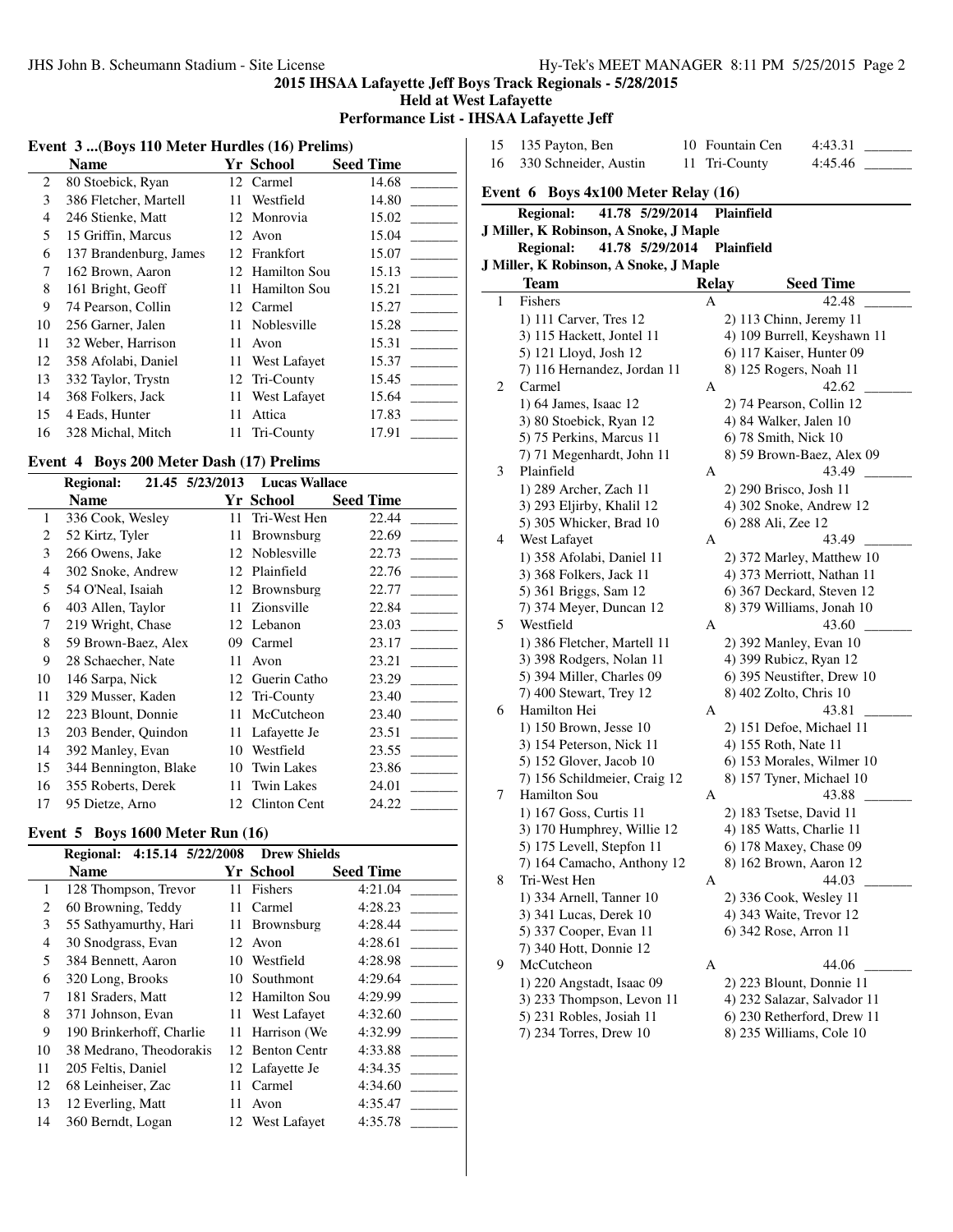**Held at West Lafayette**

# **Performance List - IHSAA Lafayette Jeff**

 $\overline{a}$ 

### **Event 6 ...(Boys 4x100 Meter Relay (16))**

|    | Team                         | <b>Relay</b> | <b>Seed Time</b>               |
|----|------------------------------|--------------|--------------------------------|
| 10 | Brownsburg                   | A            | 44.18                          |
|    | 1) 42 Akinribade, Toks 11    |              | 2) 52 Kirtz, Tyler 11          |
|    | 3) 53 Kouton, Nassif 12      |              | 4) 54 O'Neal, Isaiah 12        |
|    | 5) 50 Johnson, Hunter 10     |              | 6) 46 Craddick, Isaiah 11      |
| 11 | Monrovia                     | A            | 44.45                          |
|    | 1) 236 Ellis, Trevor 12      |              | 2) 238 Hood, Nick 12           |
|    | 3) 241 Miller, Cole 12       |              | 4) 244 Smith, Dalton 09        |
|    | 5) 243 Seals, Steven 12      |              | $6)$ 247 Taylor, Tyler 12      |
| 12 | Avon                         | A            | 44.84                          |
|    | 1) 13 Fall, Abdul 12         |              | 2) 18 Idahosa, Osas 12         |
|    | 3) 23 Lakstins, Gabe 12      |              | 4) 28 Schaecher, Nate 11       |
|    | 5) 9 DuPriest, Corey 10      |              | 6) 11 Eniitan, Itan-ola 10     |
|    | 7) 27 Richardson, Raphael 10 |              | 8) 7 Carter, Jaban 09          |
| 13 | Lafayette Je                 | А            | 44.85                          |
|    | 1) 210 Parker, De'Shawn 12   |              | 2) 202 Adams, Marlon 10        |
|    | 3) 203 Bender, Quindon 11    |              | 4) 208 Lee, Noah 11            |
|    | 5) 209 Magallanes, Adan 09   |              | 6) 216 Walker, Avery 09        |
|    | 7) 214 Tapia, Jon 09         |              | 8) 217 Wright-Enlow, Sedric 09 |
| 14 | North Vermil                 | A            | 46.01                          |
|    | 1) 282 Earl, Jacob 11        |              | 2) 286 Wesley, Adam 11         |
|    | 3) 284 Lee, Ethan 12         |              | 4) 285 Turchi, Tyler 12        |
|    | 5) 283 Jumps, Zeth 12        |              |                                |
| 15 | Tri-County                   | A            | 46.34                          |
|    | 1) 326 Layton, Ethan 11      |              | 2) 323 Cyr, Devin 12           |
|    | 3) 324 Hartley, Eric 12      |              | 4) 332 Taylor, Trystn 12       |
|    | 5) 322 Cook, Bryce 09        |              | 6) 328 Michal, Mitch 11        |
|    | 7) 331 Sipkema, Justin 11    |              | 8) 325 Justice, Dalton 09      |
| 16 | <b>Twin Lakes</b>            | A            | 46.43                          |
|    | 1) 344 Bennington, Blake 10  |              | 2) 348 Dragoo, Adam 11         |
|    | 3) 352 Goodlow, Kris 10      |              | 4) 355 Roberts, Derek 11       |
|    | 5) 353 Laha, Jacob 11        |              | 6) 357 Tian, Chen 12           |

## **Event 7 Boys 400 Meter Dash (16)**

|    | <b>Regional:</b>    | 48.14 5/25/2000 | <b>Ryan Sarbinoff</b> |                  |
|----|---------------------|-----------------|-----------------------|------------------|
|    | Name                |                 | Yr School             | <b>Seed Time</b> |
| 1  | 266 Owens, Jake     | 12              | Noblesville           | 49.50            |
| 2  | 121 Lloyd, Josh     | 12              | Fishers               | 49.72            |
| 3  | 53 Kouton, Nassif   | 12              | Brownsburg            | 50.62            |
| 4  | 227 Minick, Carson  | 10              | McCutcheon            | 51.46            |
| 5  | 198 King, Chris     | 11              | Harrison (We          | 51.83            |
| 6  | 5 Little, Kenny     | 12              | Attica                | 51.90            |
| 7  | 8 DePriest, Peyton  | 10              | Avon                  | 51.97            |
| 8  | 20 Kleyn, Jordan    | 12              | Avon                  | 52.38            |
| 9  | 321 Lowe, Justin    | 11              | Southmont             | 52.45            |
| 10 | 229 Muhammad, Hamid | 11              | McCutcheon            | 52.49            |
| 11 | 307 Hodgen, Devin   | 11              | Rossville             | 52.59            |
| 12 | 339 Hagemier, Cory  | 12              | Tri-West Hen          | 52.80            |
| 13 | 122 Montes, Dan     | 12              | Fishers               | 52.94            |
| 14 | 174 Ledford, Jake   | 09              | <b>Hamilton Sou</b>   | 52.97            |
| 15 | 347 Dold, Mark      |                 | 12 Twin Lakes         | 53.56            |
| 16 | 3 Durham, Austin    | 10              | Attica                | 53.66            |

**Event 8 Boys 300 Meter Hurdles (16)**

|    | <b>Regional:</b>       |     | 37.05 5/23/2013 Zach Reitzug |                  |
|----|------------------------|-----|------------------------------|------------------|
|    | Name                   |     | Yr School                    | <b>Seed Time</b> |
| 1  | 15 Griffin, Marcus     |     | 12 Avon                      | 39.30            |
| 2  | 84 Walker, Jalen       | 10  | Carmel                       | 39.57            |
| 3  | 137 Brandenburg, James | 12  | Frankfort                    | 39.63            |
| 4  | 358 Afolabi, Daniel    | 11  | West Lafayet                 | 39.81            |
| 5  | 32 Weber, Harrison     | 11  | Avon                         | 40.06            |
| 6  | 171 Johnson, Hunter    |     | 12 Hamilton Sou              | 40.71            |
| 7  | 66 Kleffman, Jake      |     | 12 Carmel                    | 40.73            |
| 8  | 256 Garner, Jalen      | 11  | Noblesville                  | 40.81            |
| 9  | 246 Stienke, Matt      |     | 12 Monrovia                  | 40.90            |
| 10 | 404 Bishop, Brock      | 10  | Zionsville                   | 41.29            |
| 11 | 368 Folkers, Jack      | 11  | West Lafayet                 | 41.45            |
| 12 | 332 Taylor, Trystn     |     | 12 Tri-County                | 41.56            |
| 13 | 225 Devine, Markeon    | 11  | McCutcheon                   | 41.86            |
| 14 | 381 Ragsdale, Sam      | 12. | Western Boone                | 41.99            |
| 15 | 287 Gross, Trisden     | 12  | North White                  | 42.24            |
| 16 | 4 Eads, Hunter         | 11  | Attica                       | 43.42            |

#### **Event 9 Boys 800 Meter Run (16)**

|                | Regional: 1:53.06 5/26/2005 |     | <b>Garrett Zambrows</b> |                  |
|----------------|-----------------------------|-----|-------------------------|------------------|
|                | <b>Name</b>                 |     | Yr School               | <b>Seed Time</b> |
| 1              | 55 Sathyamurthy, Hari       | 11  | Brownsburg              | 1:56.07          |
| 2              | 416 Rigg, Oliver            |     | 11 Zionsville           | 1:57.18          |
| 3              | 187 Wright, Jordan          |     | 12 Hamilton Sou         | 1:57.48          |
| $\overline{4}$ | 139 Bluish, Christopher     |     | 12 Guerin Catho         | 1:57.51          |
| 5              | 389 Hartman, Alec           | 11. | Westfield               | 1:58.18          |
| 6              | 156 Schildmeier, Craig      |     | 12 Hamilton Hei         | 1:59.43          |
| 7              | 21 Kleyn, Taylor            |     | 12 Avon                 | 1:59.89          |
| 8              | 380 Noonan, Michael         |     | 12 Western Boone        | 2:00.42          |
| 9              | 130 Werling, Peter          | 10  | Fishers                 | 2:01.14          |
| 10             | 31 Wakefield, Hunter        | 09. | Avon                    | 2:01.54          |
| 11             | 207 Griffin, Cayce          |     | 12 Lafayette Je         | 2:02.09          |
| 12             | 193 Ensinger, Nick          | 12  | Harrison (We            | 2:02.36          |
| 13             | 38 Medrano, Theodorakis     | 12  | <b>Benton Centr</b>     | 2:02.60          |
| 14             | 364 Cohen, Jake             | 12  | West Lafayet            | 2:03.06          |
| 15             | 349 Estrada, Edgar          | 12  | Twin Lakes              | 2:07.31          |
| 16             | 135 Payton, Ben             |     | 10 Fountain Cen         | 2:08.59          |

## **Event 10 Boys 3200 Meter Run (16)**

|    | Regional: 9:10.08 5/29/2014 |    | <b>Cooper Williams</b> |                  |
|----|-----------------------------|----|------------------------|------------------|
|    | Regional: 9:10.08 5/29/2014 |    | <b>Cooper Williams</b> |                  |
|    | <b>Name</b>                 |    | Yr School              | <b>Seed Time</b> |
| 1  | 83 Veatch, Ben              | 11 | Carmel                 | 9:02.31          |
| 2  | 166 Fendel, Gabe            |    | 09 Hamilton Sou        | 9:28.08          |
| 3  | 184 Wagoner, Ben            |    | 10 Hamilton Sou        | 9:28.95          |
| 4  | 377 Williams, Cooper        |    | 11 West Lafayet        | 9:30.94          |
| 5  | 65 Jenkins, Grayson         |    | 12 Carmel              | 9:33.32          |
| 6  | 260 Hoffman, Eric           |    | 10 Noblesville         | 9:46.51          |
| 7  | 375 Patacsil, Dominic       |    | 12 West Lafavet        | 9:47.77          |
| 8  | 306 Heffernan, Solomon      |    | 12 Rossville           | 9:50.85          |
| 9  | 120 Kuhn, Sam               | 09 | Fishers                | 9:51.86          |
| 10 | 396 Parsley, Ethan          | 11 | Westfield              | 9:52.12          |
| 11 | 408 Cash, Ryan              |    | 12 Zionsville          | 9:53.34          |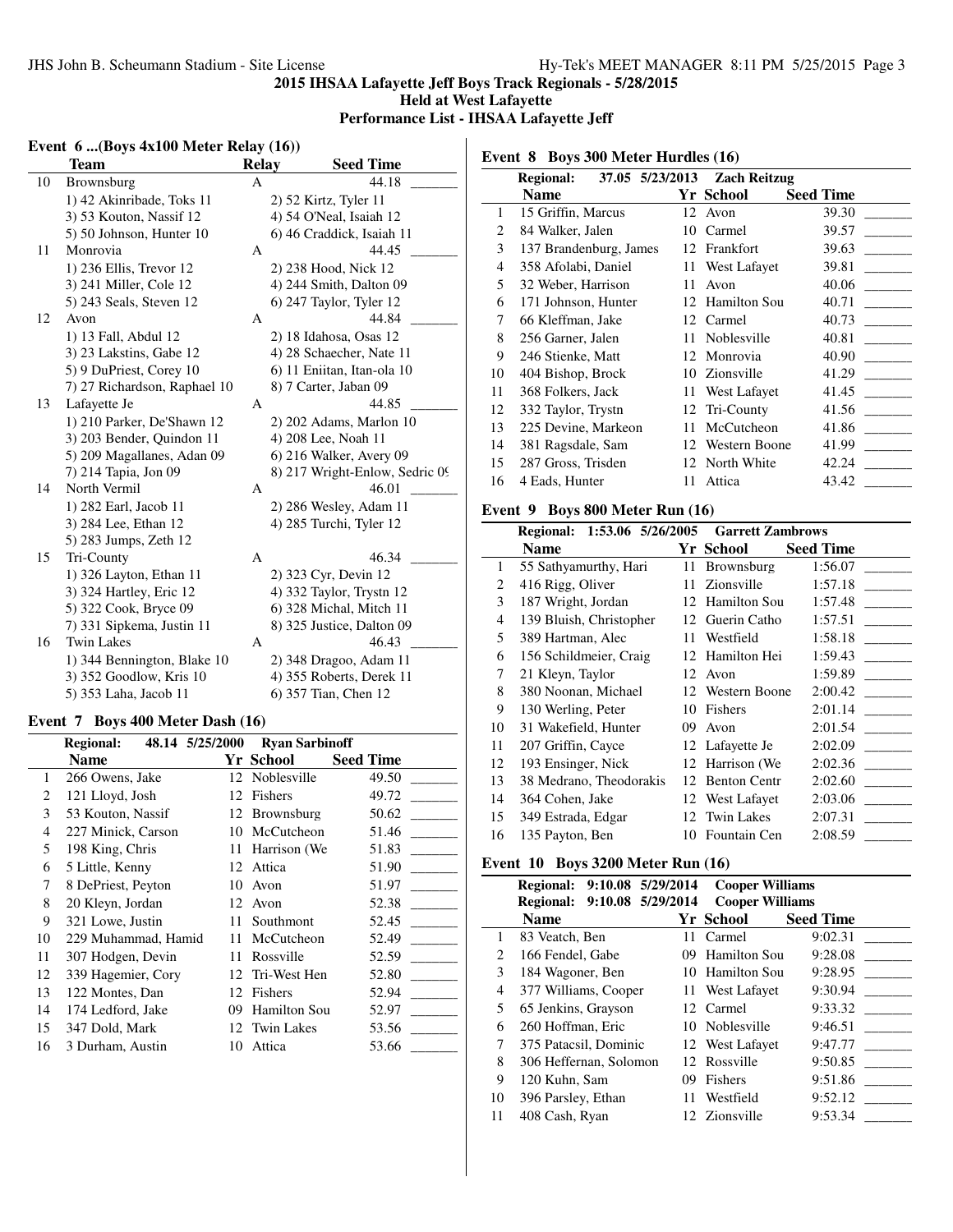**Held at West Lafayette**

**Performance List - IHSAA Lafayette Jeff**

|    | Event 10  (Boys 3200 Meter Run (16))                       |    |                   |                                                  |  |  |  |  |
|----|------------------------------------------------------------|----|-------------------|--------------------------------------------------|--|--|--|--|
|    | <b>Name</b>                                                |    | Yr School         | <b>Seed Time</b>                                 |  |  |  |  |
| 12 | 6 Anderson, Will                                           | 12 | Avon              | 9:54.40                                          |  |  |  |  |
| 13 | 43 Bond, Mark                                              | 12 | Brownsburg        | 9:55.75                                          |  |  |  |  |
| 14 | 356 Snyder, Kody                                           | 12 | <b>Twin Lakes</b> | 10:14.77                                         |  |  |  |  |
| 15 | 314 Million, Conner                                        | 11 | Seeger            | 10:51.51                                         |  |  |  |  |
| 16 | 354 Novack, Will                                           | 12 | <b>Twin Lakes</b> | 10:56.58                                         |  |  |  |  |
|    | Boys 4x400 Meter Relay (16)<br>Event 11                    |    |                   |                                                  |  |  |  |  |
|    | 3:18.84 5/29/2014<br><b>Regional:</b><br><b>Brownsburg</b> |    |                   |                                                  |  |  |  |  |
|    | <b>B Britton, T Kirtz, N Kouton, H Sathyamurthy</b>        |    |                   |                                                  |  |  |  |  |
|    | 3:18.84 5/29/2014<br><b>Regional:</b>                      |    | <b>Brownsburg</b> |                                                  |  |  |  |  |
|    | <b>B Britton, T Kirtz, N Kouton, H Sathyamurthy</b>        |    |                   |                                                  |  |  |  |  |
|    | Team                                                       |    | <b>Relay</b>      | <b>Seed Time</b>                                 |  |  |  |  |
| 1  | Brownsburg                                                 |    | A                 | 3:21.62                                          |  |  |  |  |
|    | 1) 45 Britton, Brandon 12                                  |    |                   | 2) 52 Kirtz, Tyler 11                            |  |  |  |  |
|    | 3) 55 Sathyamurthy, Hari 11                                |    |                   | 4) 56 Webster, Seth 12                           |  |  |  |  |
|    | 5) 53 Kouton, Nassif 12                                    |    |                   | 6) 50 Johnson, Hunter 10                         |  |  |  |  |
|    | 7) 47 Edwards, Kristopher 11                               |    |                   |                                                  |  |  |  |  |
| 2  | Avon                                                       |    | А                 | 3:22.63                                          |  |  |  |  |
|    | 1) 8 DePriest, Peyton 10                                   |    |                   | 2) 15 Griffin, Marcus 12                         |  |  |  |  |
|    | 3) 24 Newbern, Tony 11                                     |    |                   | 4) 32 Weber, Harrison 11                         |  |  |  |  |
|    | 5) 23 Lakstins, Gabe 12                                    |    |                   | 6) 10 Egunyomi, David 10                         |  |  |  |  |
|    | 7) 30 Snodgrass, Evan 12                                   |    |                   | 8) 20 Kleyn, Jordan 12                           |  |  |  |  |
| 3  | Fishers                                                    |    | А                 | 3:22.99                                          |  |  |  |  |
|    | 1) 109 Burrell, Keyshawn 11                                |    |                   | 2) 112 Cates, Jordan 12                          |  |  |  |  |
|    | 3) 121 Lloyd, Josh 12                                      |    |                   | 4) 123 Moss, Jalen 10                            |  |  |  |  |
|    | 5) 114 Foster, Simeon 12                                   |    |                   | 6) 122 Montes, Dan 12                            |  |  |  |  |
|    | 7) 117 Kaiser, Hunter 09                                   |    |                   | 8) 130 Werling, Peter 10                         |  |  |  |  |
| 4  | Noblesville                                                |    | А                 | 3:25.96                                          |  |  |  |  |
|    |                                                            |    |                   |                                                  |  |  |  |  |
|    | 1) 261 Lang, Jack 11<br>3) 269 Taylor, Joel 11             |    |                   | 2) 266 Owens, Jake 12<br>4) 272 Wells, Dontay 12 |  |  |  |  |
|    |                                                            |    |                   |                                                  |  |  |  |  |
|    | 5) 254 Bell, Brett 10                                      |    |                   | 6) 270 Terrell, Jazz 09                          |  |  |  |  |
|    | 7) 271 Warne, Jordan 12                                    |    |                   | 8) 256 Garner, Jalen 11                          |  |  |  |  |
| 5  | Carmel                                                     |    | А                 | 3:25.96                                          |  |  |  |  |
|    | 1) 58 Ash, Nick 11                                         |    |                   | 2) 61 Griffin, James 11                          |  |  |  |  |
|    | 3) 81 Thomas, Tyrone 12                                    |    |                   | 4) 84 Walker, Jalen 10                           |  |  |  |  |
|    | 5) 62 Gudgel, Spencer 09                                   |    |                   | 6) 66 Kleffman, Jake 12                          |  |  |  |  |
|    | 7) 60 Browning, Teddy 11                                   |    |                   | 8) 59 Brown-Baez, Alex 09                        |  |  |  |  |
| 6  | Zionsville                                                 |    | А                 | 3:26.75                                          |  |  |  |  |
|    | 1) 407 Canfield, Carson 09                                 |    |                   | 2) 409 Edwards, Jay 10                           |  |  |  |  |
|    | 3) 413 McCullough, David 09                                |    |                   | 4) 421 Walker, Brett 11                          |  |  |  |  |
|    | 5) 404 Bishop, Brock 10                                    |    |                   | 6) 416 Rigg, Oliver 11                           |  |  |  |  |
|    | 7) 419 Sorrells, Tucker 11                                 |    |                   | 8) 410 Greeson, Payton 09                        |  |  |  |  |
| 7  | Westfield                                                  |    | А                 | 3:28.07                                          |  |  |  |  |
|    | 1) 383 Barnes, Dylan 11                                    |    |                   | 2) 385 Crawford, Johnny 12                       |  |  |  |  |
|    | 3) 388 Grinnage, Kyle 11                                   |    |                   | 4) 399 Rubicz, Ryan 12                           |  |  |  |  |
|    | 5) 389 Hartman, Alec 11                                    |    |                   | 6) 391 Mamaril, Justin 11                        |  |  |  |  |
|    | 7) 394 Miller, Charles 09                                  |    |                   | 8) 384 Bennett, Aaron 10                         |  |  |  |  |
| 8  | McCutcheon                                                 |    | А                 | 3:29.60                                          |  |  |  |  |
|    | 1) 220 Angstadt, Isaac 09                                  |    |                   | 2) 227 Minick, Carson 10                         |  |  |  |  |
|    | 3) 223 Blount, Donnie 11                                   |    |                   | 4) 229 Muhammad, Hamid 11                        |  |  |  |  |
|    | 5) 226 Garriott, Cole 10                                   |    |                   | 6) 222 Berryman, Justin 12                       |  |  |  |  |
|    | 7) 228 Moffett, Landon 12                                  |    |                   | 8) 225 Devine, Markeon 11                        |  |  |  |  |
|    |                                                            |    |                   |                                                  |  |  |  |  |

| 9  | Tri-West Hen                   | А | 3:31.11                       |
|----|--------------------------------|---|-------------------------------|
|    | 1) 336 Cook, Wesley 11         |   | 2) 339 Hagemier, Cory 12      |
|    | 3) 340 Hott, Donnie 12         |   | 4) 343 Waite, Trevor 12       |
|    | 5) 335 Bruce, Benjamin         |   | 6) 337 Cooper, Evan 11        |
|    | 7) 341 Lucas, Derek 10         |   | 8) 338 Cooper, Keiland 12     |
| 10 | Plainfield                     | A | 3:31.50                       |
|    | 1) 289 Archer, Zach 11         |   | 2) 290 Brisco, Josh 11        |
|    | 3) 293 Eljirby, Khalil 12      |   | 4) 302 Snoke, Andrew 12       |
|    | 5) 296 Powers, Tyler 10        |   | 6) 301 Smith, Luke 09         |
|    | 7) 291 Davis, Logan 12         |   | 8) 304 Vayhinger, Brayton 09  |
| 11 | Hamilton Sou                   | A | 3:31.83                       |
|    | 1) 162 Brown, Aaron 12         |   | 2) 169 Hornbuckle, Justin 11  |
|    | 3) 181 Sraders, Matt 12        |   | 4) 187 Wright, Jordan 12      |
|    | 5) 158 Biehl, Devin 11         |   | 6) 186 Williams, Chad 11      |
|    | 7) 174 Ledford, Jake 09        |   | 8) 188 Zuber, Zach 09         |
| 12 | Harrison (We                   | A | 3:33.87                       |
|    | 1) 198 King, Chris 11          |   | 2) 200 White, Brendan 12      |
|    | 3) 194 Garner, Troy 12         |   | 4) 197 Jensen, Silas 12       |
|    | 5) 190 Brinkerhoff, Charlie 11 |   | 6) 192 DeGraw, Jonathan 11    |
| 13 | West Lafayet                   | А | 3:34.39                       |
|    | 1) 368 Folkers, Jack 11        |   | 2) 376 Sutton, Stephen 12     |
|    | 3) 378 Williams, Dylan 11      |   | 4) 367 Deckard, Steven 12     |
|    | 5) 359 Aguilera, Anthony 10    |   | 6) 371 Johnson, Evan 11       |
|    | 7) 362 Burns, Christian 10     |   | 8) 364 Cohen, Jake 12         |
| 14 | Attica                         | A | 3:35.89                       |
|    | 1) 1 Blackburn, Christain 11   |   | 2) 2 Caron, Andrew 11         |
|    | 3) 3 Durham, Austin 10         |   | 4) 5 Little, Kenny 12         |
|    | 5) 4 Eads, Hunter 11           |   |                               |
| 15 | <b>Twin Lakes</b>              | A | 3:36.94                       |
|    | 1) 344 Bennington, Blake 10    |   | 2) 352 Goodlow, Kris 10       |
|    | 3) 347 Dold, Mark 12           |   | 4) 349 Estrada, Edgar 12      |
|    | 5) 350 Estudillo, Elian        |   | 6) 346 Conrad, Matt 10        |
| 16 | <b>Benton Centr</b>            | A | 3:38.20                       |
|    | 1) 38 Medrano, Theodorakis 12  |   | 2) 34 Fry, Zackary 09         |
|    | 3) 39 Post, Nathaniel 12       |   | 4) 40 Tompkins, Xachary parke |
|    | 5) 33 Arthur, David 09         |   | 6) 37 Medrano, Leroy 10       |
|    | 7) 35 Kretzmeier, Clay 09      |   | 8) 36 Mak Hoffman, Aaron 10   |
|    |                                |   |                               |

# **Event 12 Boys High Jump (19)**

|    | Regional: 7-01.50 5/27/2010 |    | <b>Jonathon Christensen</b> |                  |
|----|-----------------------------|----|-----------------------------|------------------|
|    | Name                        |    | Yr School                   | <b>Seed Mark</b> |
| 1  | 125 Rogers, Noah            | 11 | Fishers                     | $6 - 05.00$      |
| 2  | 165 Ehigbai, Francis        |    | 12 Hamilton Sou             | 6-05.00          |
| 3  | 318 Chrisensen, Jason       | 12 | Southmont                   | 6-04.00          |
| 4  | 5 Little, Kenny             | 12 | Attica                      | $6 - 02.00$      |
| 5  | 176 Lloyd, Devin            |    | 12 Hamilton Sou             | $6-02.00$        |
| 6  | 152 Glover, Jacob           | 10 | Hamilton Hei                | 6-01.00          |
| 7  | 225 Devine, Markeon         | 11 | McCutcheon                  | 6-01.00          |
| 8  | 137 Brandenburg, James      |    | 12 Frankfort                | $6 - 00.00$      |
| 9  | 251 Culver, Aaron           | 10 | Mooresville                 | $6 - 00.00$      |
| 10 | 191 Decker, Adam            | 09 | Harrison (We                | $6 - 00.00$      |
| 11 | 73 Otto, Jackson            | 11 | Carmel                      | $6 - 00.00$      |
| 12 | 144 Matthews II, Brian      |    | 12 Guerin Catho             | $6 - 00.00$      |
| 13 | 309 Bowlus, Brock           | 09 | Seeger                      | $5 - 10.00$      |
| 14 | 352 Goodlow, Kris           | 10 | <b>Twin Lakes</b>           | $5 - 10.00$      |
| 15 | 26 Pankey-Wallace, Drew     | 11 | Avon                        | $5 - 10.00$      |